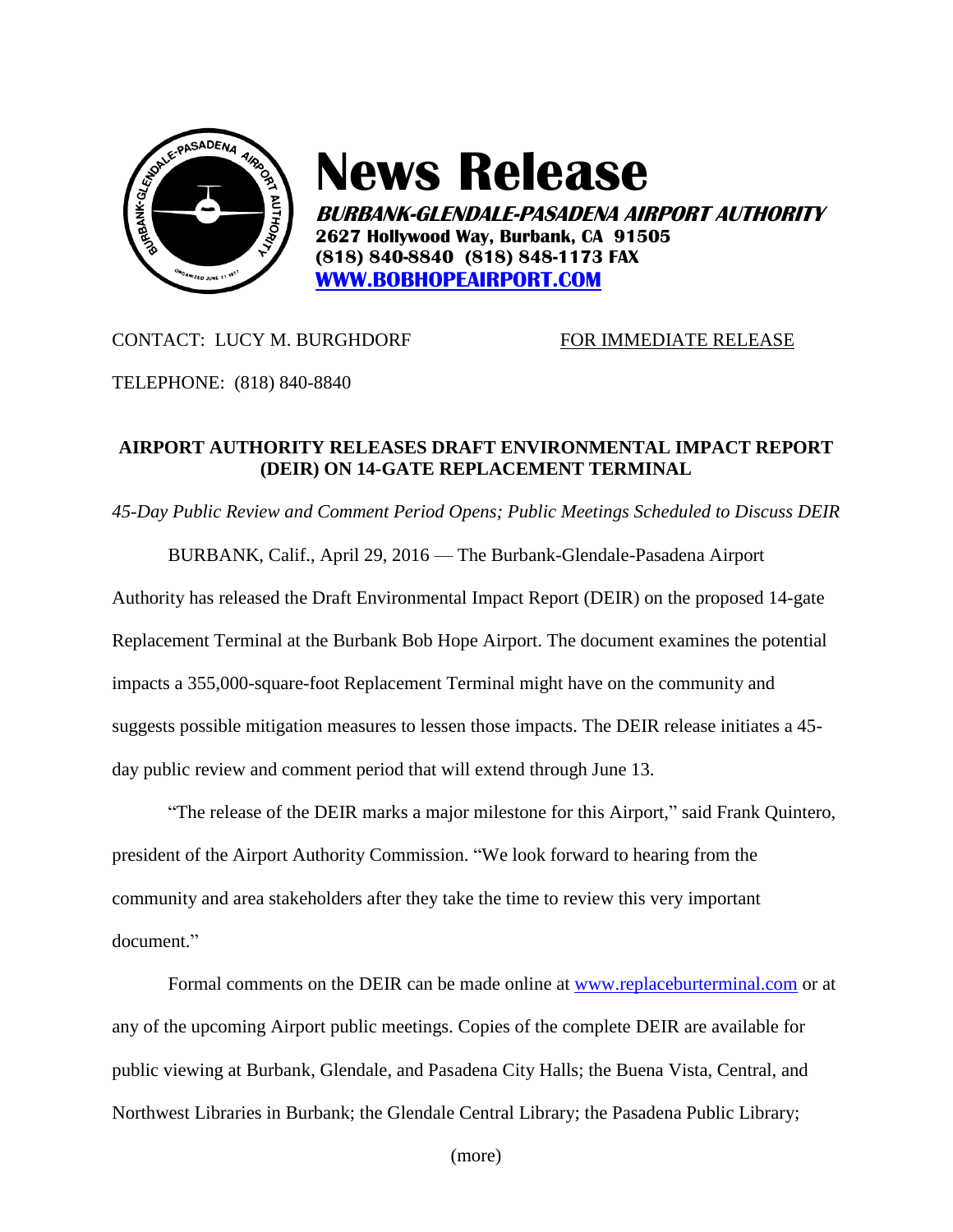## REPLACEMENT TERMINAL DRAFT ENVIRONMENTAL IMPACT REPORT (DEIR) 04/29/16  $2 - 2 - 2 - 2$

Valley Plaza Library in North Hollywood; and the Burbank Bob Hope Airport Authority offices. The complete DEIR is also available online at the Airport's Replacement Terminal website, [www.burreplacementterminal.com.](http://www.burreplacementterminal.com/)

The Airport will hold three upcoming community meetings where the public can learn more about the DEIR and comment on the document. These meetings will take place on:

- Thursday, May 19, 2016, 6 p.m. 8 p.m., at the Burbank Community Services Building, 150 N. Third St., Room 104, Burbank
- Wednesday, June 1, 2016, 6 p.m. 8 p.m., at the Buena Vista Library, 300 N. Buena Vista St., Burbank
- Monday, June 6, 2016, 9 a.m., at the Burbank-Glendale-Pasadena Airport Authority Meeting, 2627 Hollywood Way, Skyroom, Burbank

The DEIR examines three development options to replace the existing 14-gate, 232,000 square-foot passenger terminal, which was built in 1930. Portions of the Airport's current terminal do not meet current earthquake design standards and the facilities are located too close to the runways. The preferred option is a 355,000-square-foot, 14-gate Replacement Terminal on the B-6 Adjacent Property, located in the northeast quadrant of the Airport, off of Hollywood Way and Winona Ave. (A map is available on the following page.) Under all three development scenarios, the existing terminal would be demolished.

In November 2015, the Airport Authority and the Burbank City Council endorsed a Conceptual Term Sheet that would give the Authority the right to build a 14-gate Replacement Terminal in exchange for new protections for Burbank. The proposed agreement between the Authority and the City would take effect only if Burbank voters approve the agreement